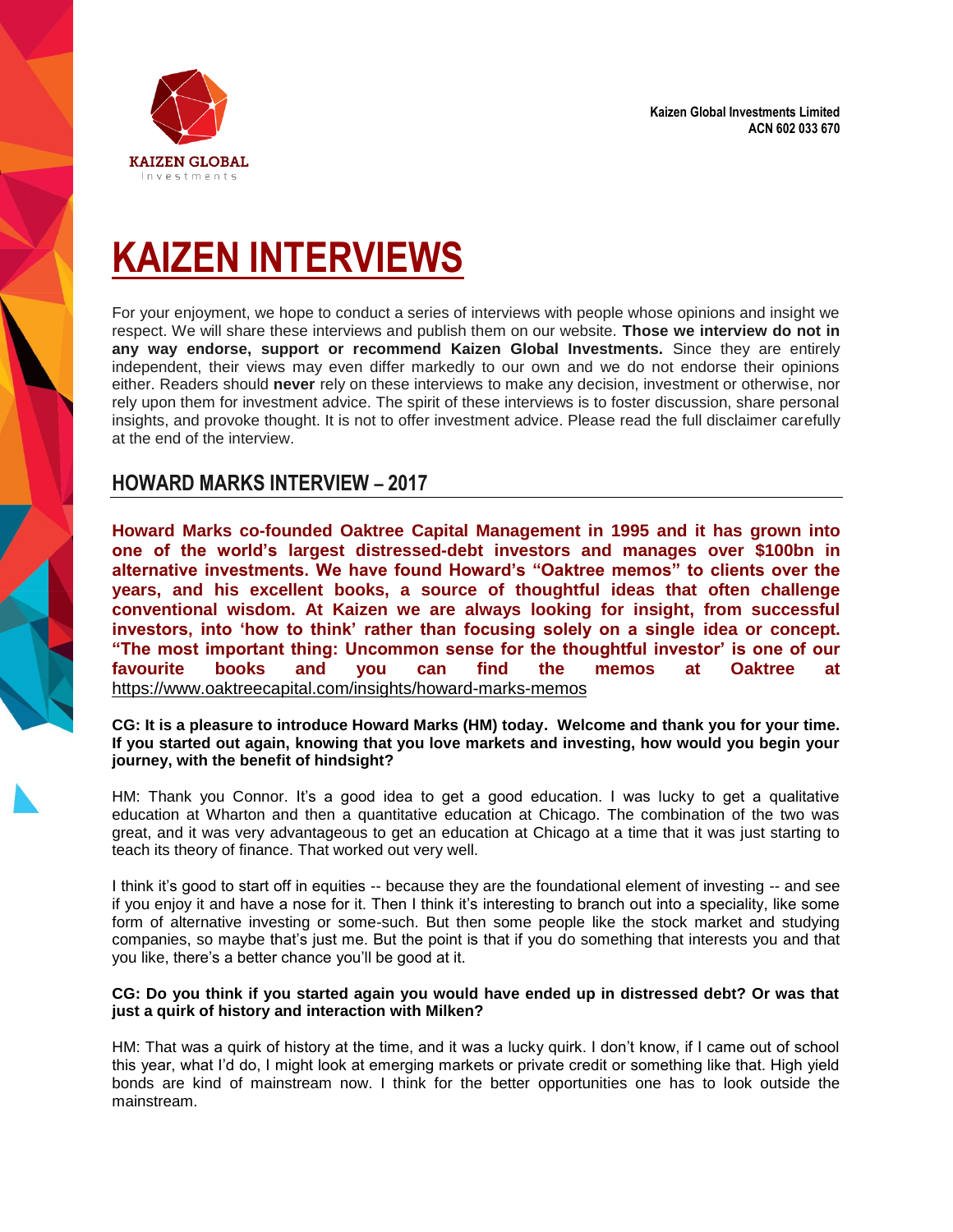**CG: We find the patterns of history interesting and were introduced to this idea, in financial markets, by Jim Rogers. There are patterns that rhyme, but they don't necessarily repeat to quote Twain. Looking at the big picture, why and where do sectors and companies become inefficiently priced? Do you see patterns?**

HM: Right, well, in the old days things were inefficient because they were unknown, un-followed, not understood, not the subject of infrastructure and information, not openly priced, that kind of thing.

Another reason is if there is a law which mandates, for example, that pension funds can only invest in bonds rated A or better and not in bonds rated below A, chances are that bonds rated A or better will be fully priced and bonds rated below that will be cheaper. I ran into – and benefitted from -- those kinds of legal or organizational prohibitions when I started.

Another reason might be a great degree of complexity. If something is extremely complex, only 'x' percent of the population (1) will go to the trouble and (2) has the intelligence to understand it. So, that's the third reason why you get structural inefficiency.

Of course, today most people will do anything to make a buck, there aren't any rules, everyone has a computer, people are smarter, quantitatively, than they were 50 years ago, so it is correspondingly harder today to find what I call structural inefficiencies. You mentioned a minute ago that things will still get cheap from time to time, that's what I call that cyclical inefficiency. That will go on as long as there are people involved in the investment process. Often that's the best we can do. At the moment nothing looks pronouncedly cheap.

**CG: We'd observe that as the investment banks have been forced to cut back on trading proprietary capital, the number of analysts doing pure non-deal research has dropped. That could create sell-side inefficiency. Then on the buy-side, the rise of ETFs and skew of active management to the biggest indices means that the career risk to portfolio managers of buying offindex or meaningful positions is creating buy-side inefficiency around the world. We are finding quite a few big stocks that are off the radar for these reasons: they have no coverage and won't be covered anytime soon. So there is a structural inefficiency – things are cheap there. But it's not the S&P 500 where everything is very well covered.** 

#### HM: Right

**CG: How do you think about 'shocks'?. When you see a 'shock', like oil falling rapidly 18 months ago, do you say to yourself 'there's going to be some carnage', 'are there any companies with debt' – let's take a look? Is there a simple process or logic that says 'we should look over here'?**

HM: No, no, it can't be simple. Look, if there's a train crash then it's usually pretty prominent and then we know to look. But deciding whether to do it can't be simple. I wrote a memo a few years ago called 'It's Not Easy'. Investing cannot be easy. [https://www.oaktreecapital.com/docs/default-source/memos/2015-](https://www.oaktreecapital.com/docs/default-source/memos/2015-09-09-its-not-easy.pdf?sfvrsn=2) [09-09-its-not-easy.pdf?sfvrsn=2](https://www.oaktreecapital.com/docs/default-source/memos/2015-09-09-its-not-easy.pdf?sfvrsn=2) But negative headlines can give you a place to start.

**CG: Yes, that is a great memo. Perhaps we can use an example to highlight the logic. Since '08/'09, you've had the rise of the 'quality stocks', U.S. large caps, they are easy to screen for, have high ROE's, ROICs, are great businesses, run by great management and are well-covered. Yet fund managers around the world that have bought these have delivered the best returns, particularly adjusted for risk, which we'll come onto. Trending stocks tend to compress in volatility so they look even better as time goes on. But, as you said, it's not that easy – it can't be that easy in the long-term.** 

**Can you talk about your first and second level thinking analysis as it would relate to an example like this; i.e., these are great companies but everyone knows it?**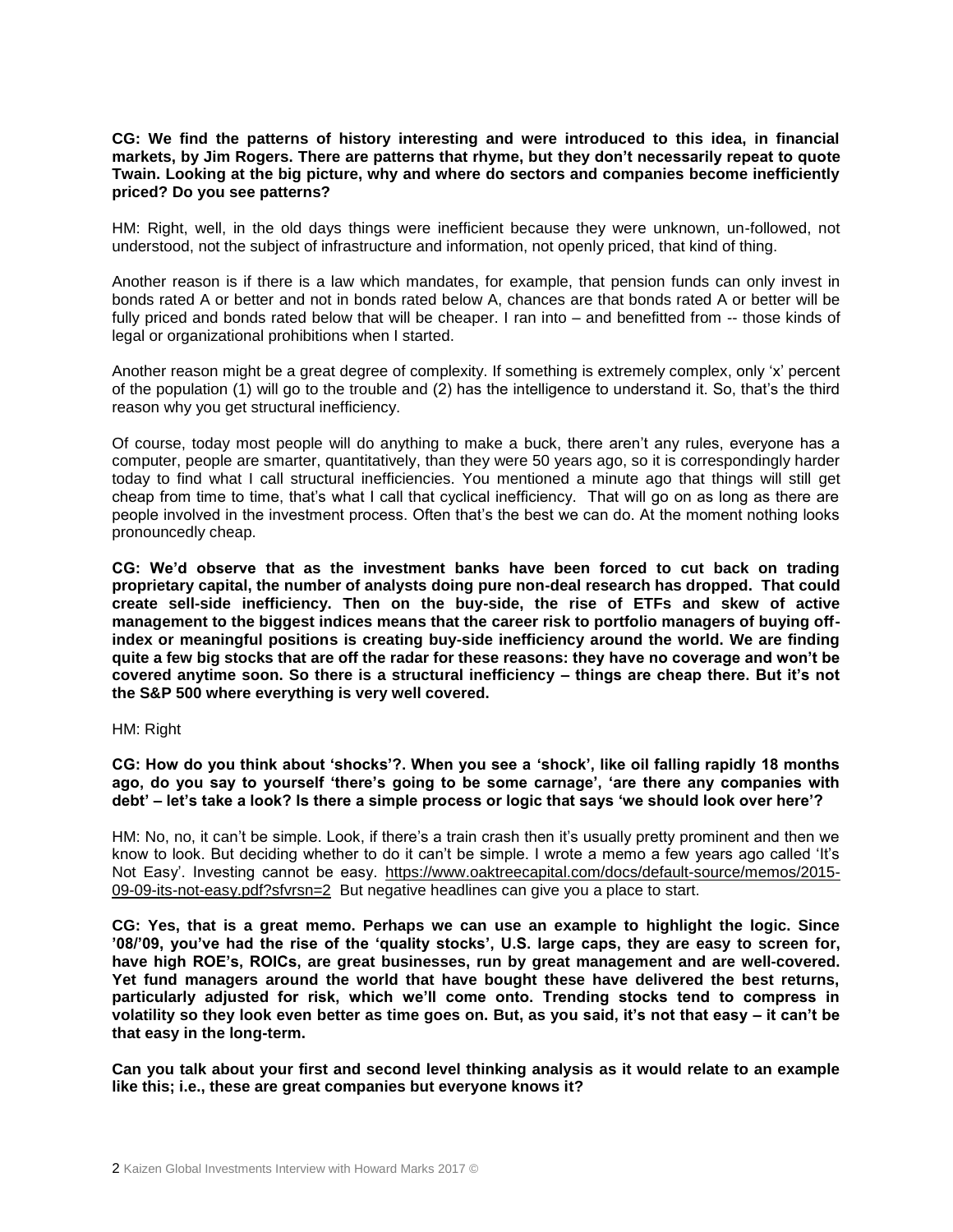HM: If they're great quality companies and everyone knows it, chances are that it's all priced in. It can't be much of a bargain. Back when I started, most of the banks invested in the Nifty 50 -- the best, fastestgrowing companies in America, at 80-90x PEs (price/earnings ratios) -- and people lost a fortune. The point is that you have to be able to reach the conclusion that you are buying at a reasonable valuation. Buffett's willing to buy great companies at good prices, but you shouldn't buy good companies at the prices of great companies. You have to make that kind of judgment. It all depends on how happy you are riding corporate coat-tails or how important it is to you to get a bargain. It's all subjective.

#### **CG: Do you think there is a bubble in the 'quality stocks'?**

HM: I don't spend my time looking at them, so I don't know them so well. I just know there's been a lot of money that's flowed into the dependable companies, and especially the consumer stocks. They're great companies, but the question, just like in '68 and '69, is how high should the PE be? These are not easy questions. If you have two companies, and one is better than the other, how much higher a PE ratio would you pay for it? It's not easy.

#### **CG: In a lot of your writing you talk about probability distributions. As a child, everything is black and white, but as an adult there are shades of grey. I like the way you always explain things with a probability distribution. Do you try and frame every decision with a curve? Do you try and put that into your head?**

HM: No, not formally. My approach was never to develop a formal probability distribution, but it's important, even if it is informal, to have an idea what the possible outcomes are, which are the most likely, and what are their relative probabilities. That's the only way to make intelligent decisions.

# **CG: And in terms of position sizing, did you have any rules around that probability analysis?**

HM: No, I'm not a believer in rules, it's all judgment. This whole thing – investing -- is a matter of judgment, it can't be reduced to rules. John Kenneth Galbraith said "There's nothing intelligent to be learned about making money. Because if there was, study would be intense and everyone with a positive IQ would be rich." It can't be reduced to rules, because every situation has subjective, qualitative factors that can't be expressed in terms of numbers. If you could reduce a company's safety to a number and its future potential to a number -- and let's assume that's all there is -- then you could get to a number for the price you should pay. But I don't think you can. I think the best analysts and investors make superior, subjective judgment calls.

#### **CG: When you were starting out and you had those conversations with institutional allocators of capital, that are used to being given a formulaic answer, did you find that many rejected your views? How did you deal with that?**

HM: When I started in portfolio management in '78 (after nine years in equity research), I was working mostly with high yield bonds, and I found that fixed income investing can largely be reduced to numbers. I was able to make very convincing numerical presentations based on the yield, yield spread, default rates and loss experience and that kind of thing. Fixed income investing can more readily be reduced to number: ou know the promised return, and the question is its adequacy given the credit risk. The wild card was the probability of default for each company, and that can only be a matter of judgment. It's harder when it's equities: there's nowhere to look on the page to see a number for the promised return.

#### **CG: On risk: I've read your memos and your book. What is risk and how should we think about it?**

HM: Risk is the degree of uncertainty in future outcomes and, in particular, the probability of bad ones. Most of that is about losing money. It's also about missing out on opportunities, there's the risk of something doing well and your not owning it, but most people see that – opportunity cost -- as less of a risk. If you miss too many opportunities, though, you'll lose your job or your clients.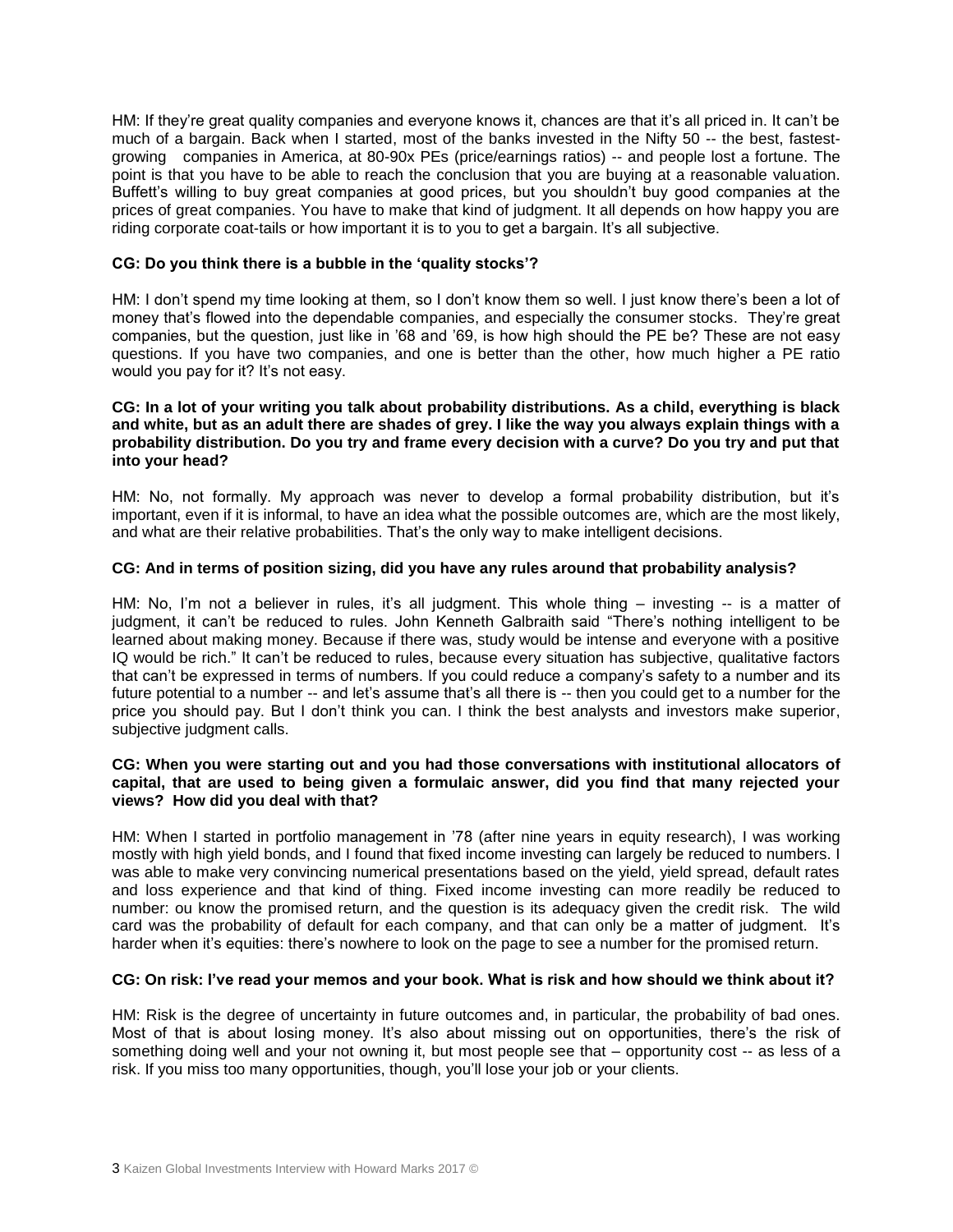It goes back to probability distributions: the range of possible outcomes. As Peter Bernstein wrote, sometimes we don't know where the outcome will fall within the range, and sometimes we don't even know what the range is. It's uncertainty and variability that produces the risk in investing; if we knew what was going to happen, then we wouldn't have the risk.

#### **CG: You also use 'permanent loss of capital' as a measure of risk.**

HM: Yes, if you read the memo "Risk Revisited Again", I listed 24 types of risk, so it's not like there's just one or two. But the risk of losing money is certainly the most important risk. <https://www.oaktreecapital.com/docs/default-source/memos/2014-09-03-risk-revisited.pdf?sfvrsn=2>

# **CG: There's also mark-to-market risk.**

HM: I turn up my nose to mark-to-market. If it's temporary, then you should learn to ignore it. Of course you have to get your clients to ignore it too, rather than fire you. As Buffett says, I'd rather have a lumpy 15% per annum than a smooth 10%. But some clients want smooth. You have to have the right clients for our style. It happens that in Oaktree's businesses, we are one of the low risk managers in some adventurous asset classes. Clients like it that way; that's been a big part of our success.

# **CG: So how do they measure that you're the low risk investor?**

HM: Well there are lots of ways, depending on which strategy. First there's the Sharpe ratio, which is the ratio of excess return (return in excess of the T-bill rate) to a measure of volatility, like standard deviation. I don't think variability is risk, but it's the only statistic we have. If you're considering a high yield bond manager, you can look at his default ratio and see how many defaults he's had versus other managers. In distressed debt, my partner Bruce Karsh tracks what he calls his batting average: of the total outcomes - gains and losses -- what percentage are gains and what percentage are losses? Bruce's batting average has been extremely high for 28 years. That tells me he has some combination of high skill and a controlled-risk approach. I was looking at our mezzanine strategy today, and a very small percentage of the outcomes has consisted of losses . You can have someone with a huge overall rate of return and 40% of his outcomes are losses – he has some investments that make 10X his money and some where he loses all his money. That can tell you something about his style and riskiness. This is a matter of personal preference, but all these things have to be dealt with via interpretation.

#### **CG: The problem with the Sharpe ratio is that it is based on volatility, which is stated as the standard deviation of the price.**

HM: Right, but what else does one have? There are no other quantitative measures of risk.

#### **CG: That's the hard bit. It's like democracy – it's flawed, but it's the best thing we have.**

HM: Winston Churchill said it's the worst system, except for all the others.

#### **CG: And that's the paradox. Private Equity managers will buy a company and operationally gear it with debt, so the risk should go up because if things go bad, they may not be able to service it and they go bankrupt.**

HM: But on the other hand they don't fully mark to market. There's no organized market for the companies they own, so there's no price reporting. They estimate what something "is worth," but not what a manic/depressive – "Mr. Market" – would pay for it at the highs and lows.

#### **CG: Yes, that's my point.**

HM: So in their reported returns, volatility may understate the risk relative to the public markets. And then people say "I like private equity, because it's low in risk". It's not low in risk, it's low in volatility: reported risk. The actual risk may be quite a bit higher. So then you have to get philosophical and think about the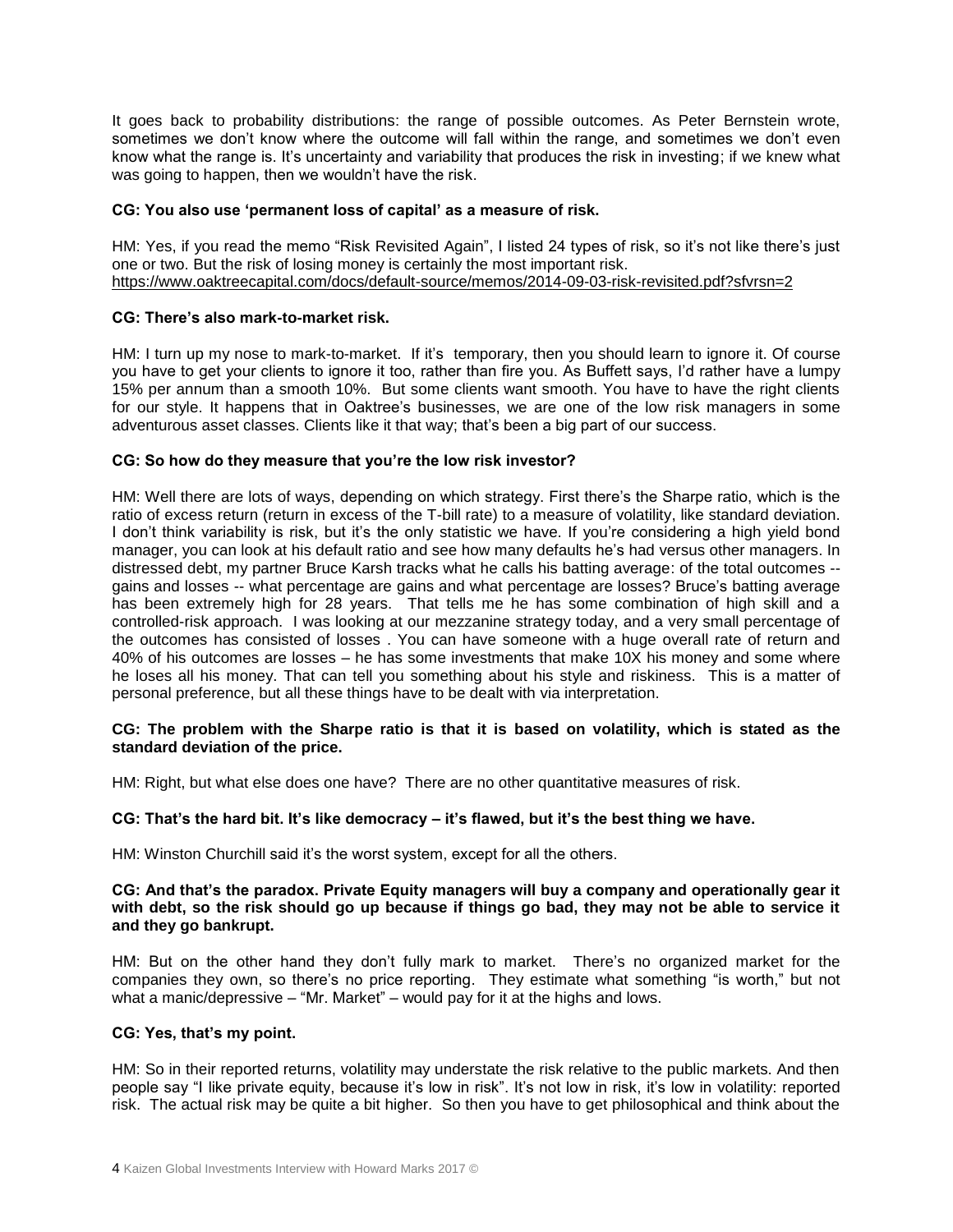tree falling in the forest. I believe that if the tree falls in the forest, it does make noise. I believe that if private equity companies run into trouble, they'll turn out to be risky even if they didn't mark to market.

**CG: They then sell their companies onto the stock market where, if they miss a quarter, the stock is down 40-50%. Yet, if it was held as a private equity investment and the quarterly earnings were light, it wouldn't be marked down anywhere near that. Same company, but the reported risk, as you say, has somehow changed. We now see increased allocations going into private equity for those reasons. In many ways you stand alone in terms of having a very different view on risk/reward and private equity. Before you became so successful and credible, and considering your unconventional thinking, you must have had moments in your career that were contradictory to many.** 

HM: I always quote from David Swenson, who runs the endowment at Yale, who says something like 'successful investing requires the adoption of comfortably idiosyncratic portfolios which, at a given point in time, fly in the face of conventional wisdom'. Obviously, if you're doing the same thing as everybody else, and buying all the things that everyone likes, it's hard to be a superior performer.

#### **CG: Exactly, it's almost impossible.**

HM: It's just a math thing. If you take the same actions, you're not going to get different results.

#### **CG: You will be the average.**

HM: And the average may be pretty bad, because the things that everybody likes may be recognized and appreciated, meaning the price has already gone up before you buy it.

#### **CG: You recently made an observation that as you've travelled around the world, you've noted that the U.S. is still a market that understands risk and likes what entrepreneurs and mavericks do, whereas elsewhere the risk appetite is less. Can you perhaps elaborate?**

HM: Let's take, for example, contrarianism. Contrarianism is a complex thing. It's counter-intuitive by definition and not everyone gets it. To most American professional investors, at this point, it's not so foreign. But 50 years ago, if you said to someone "you should do this because no one else will," they might not have understood it. In those days, 50 years ago, good investing was conventional investing and investing in high quality companies, stocks and bonds. If you did something unusual or contrarian, that was suspect. Today everyone understands the essence of contrarianism in the U.S., but not necessarily in other countries. I always thought that if you went out in Japan and said "you should do this because no one else is," they would say you're nutty. So it's a cultural thing, this idea that it's desirable to do that which is counterintuitive and unpopular.

#### **CG: Just in relation to the allocators, you mentioned Yale, they have this issue where they have so much capital now and it's difficult to deploy that into different strategies.**

HM: Success can be its own enemy.

#### **CG: In the U.S, are the big universities, their funds, the most forward thinking?**

HM: No, just a few of them. Not all of them: Yale set the bar, then Duke, Harvard – at a time. It's interesting if you look at Harvard. Things went too well at Harvard. They brought in great guys and gave them significant financial incentives for performance. Those guys did extremely well for the university. But they made a great deal of money personally, and the onlookers said 'that's not okay, we don't want people making \$30m a year who run the Harvard endowment, so fire all those people'. So they fired them all and performance went dead. Now for the last 5 to 8 years, Harvard's had real performance problems. They got rid of \$100m in compensation expense, but I would guess they have about \$40bn in the endowment, so \$100m is about a quarter percent and if you get rid of salaries equal to a quarter percent but it takes a few percent off your return, then its wasn't very smart. Everybody can read what those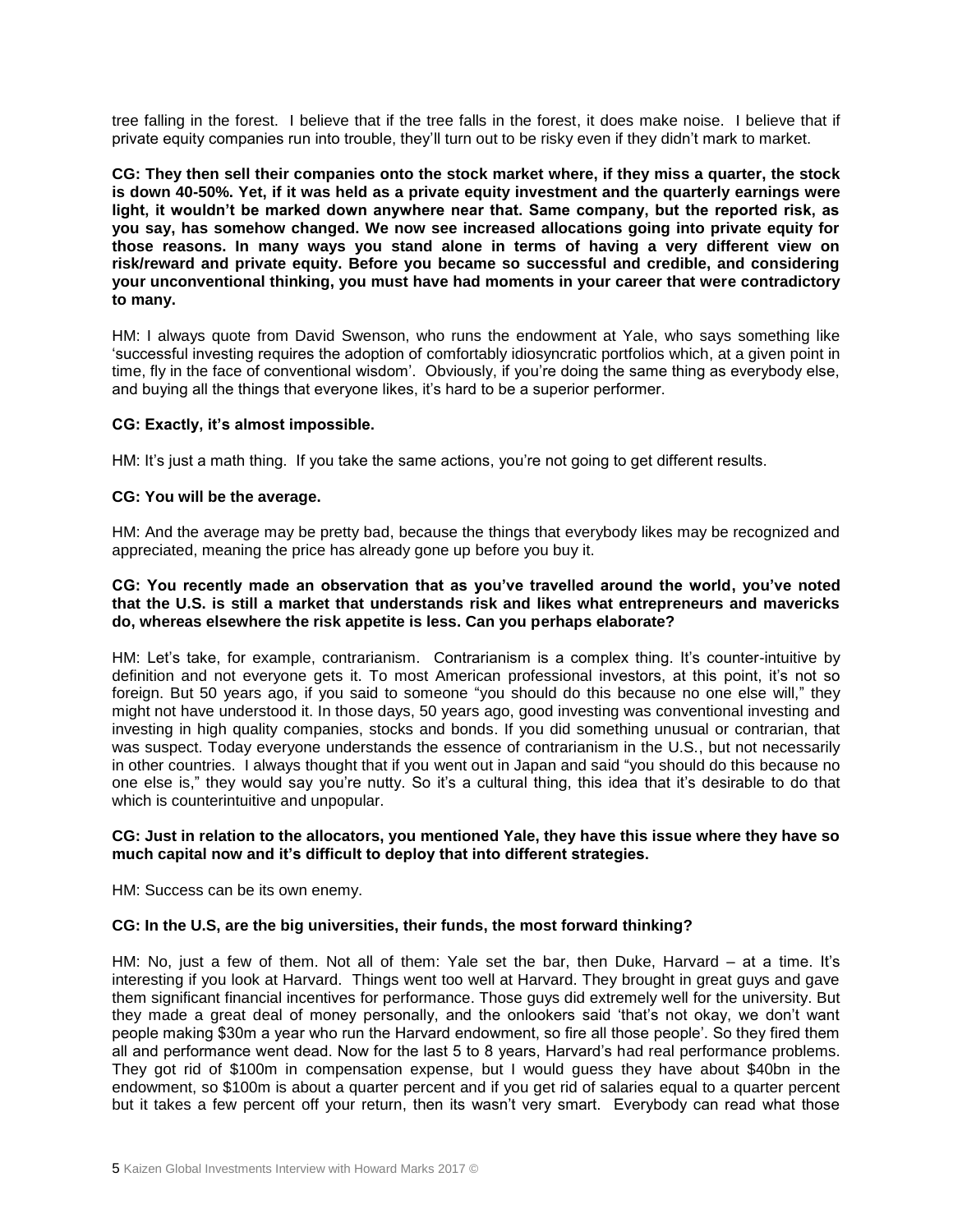people were earning, not too many can figure out what they're contributing to the endowment. They look and they say 'I could have done that, you don't have to pay \$30m to get someone to do that'. And that's how you get in trouble.

#### **CG: Which books have been most influential in your thinking? I like this concept of you wanting to teach people how to think. Logic has the greatest longevity.**

HM: Nassim Nicolas Taleb's 'Fooled by Randomness' was very important for me, and John Kenneth Galbraith's 'A Short History of Financial Euphoria'. 'The Intelligent Investor' is probably the best book ever written on investing. Those are the most important, and then something like 'Against the Gods: The Remarkable Story of Risk' by Peter Bernstein,' talking about probability.

#### **CG: Can you talk about the role of randomness? You can make the right decision and lose, or the wrong decision and succeed, without knowing it. It is always difficult, as an investor, when you are wrong for the right reasons. I always try to remember that 'when man does well he parties, but when he struggles or does badly he ponders' and it's during the pondering that you learn.**

HM: I don't think many do (ponder). When they go wrong, most people say 'I got screwed, it was just bad luck'. Most people don't ponder what they did wrong, that's the problem.

#### **CG: That's interesting. Because it's in the pondering that you do the best learning.**

HM: That's right. I always say 'experience is what you got when you didn't get what you wanted'.

#### **CG: That's good; I like that.**

HM: On books, I'd add Edward Chancellor's 'Devil Take the Hindmost; History of Financial Speculation." That was a good book. I was reading that book in 1999, about the South Sea Bubble, and I said 'Oh I see a lot of the tech bubble in here'. That was very important for me.

#### **CG: I was reading "The Intelligent Investor" in 1999 on holiday from Credit Suisse, running into the tech bubble and there were also a lot of flags in that.**

HM: And that book was written 50 years before the tech bubble. That goes back to your Mark Twain quote. History does rhyme, so it's enormously helpful to know history.

#### **CG: It has been a pleasure to speak to you today and I look forward to reading many more of your memos in the future. I have one last, rather tangential question. You look so young, what's your secret?**

HM: Good genes, good eating, no drugs, no smoking, little drinking, no coffee, and some exercise. But the most important is genes. Buffet says when he found out that the best predictor of how long you live is how long your parents lived, he got his mother an exercise bicycle! Of course he was kidding: it's hard to beat genetics.

#### **CG: Thank you Howard Marks.**

# **Important note**

This interview transcript and the content on our site is provided for general information only. It is not intended to amount to advice on which you should rely. You must obtain professional or specialist advice before taking, or refraining from taking, any action on the basis of the content on our site. Although we make reasonable efforts to update the information on our site, we make no representations, warranties or guarantees, whether express or implied, that the content on our site is accurate, complete or up-todate. To the extent permitted by law, we exclude all conditions, warranties, representations or other terms which may apply to our website or any content on it, whether express or implied. If you are a consumer user, please note that we only provide our site for